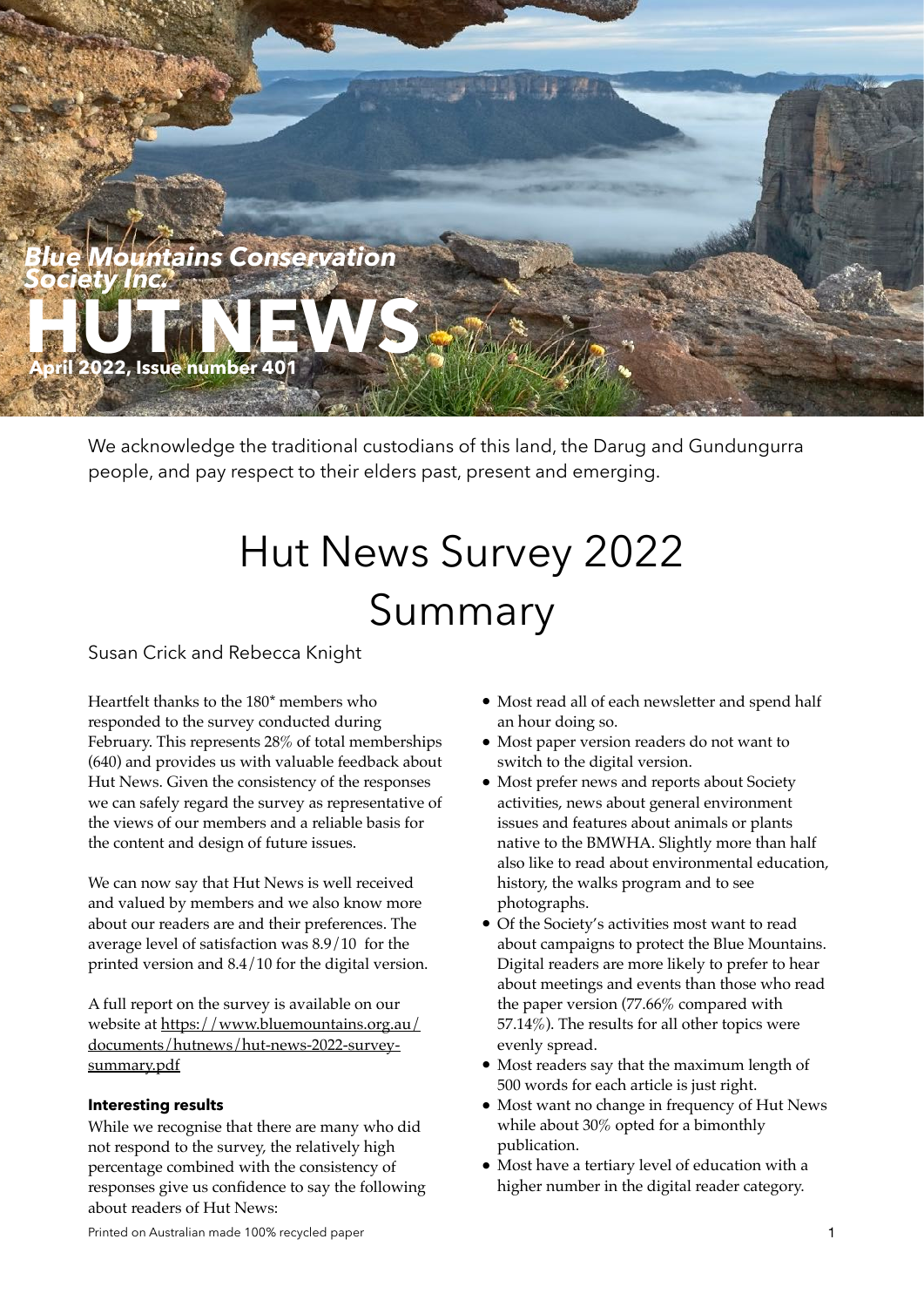Issue number 401 April 2022 and the state of the state of the state of the state of the state of the state of the state of the state of the state of the state of the state of the state of the state of the state of the stat

- By far a majority use the ABC, newspapers, other online or printed newsletters and books as their source of information about environmental/ conservation issues. Here there is an unsurprising but significant difference between digital and paper readers, reflecting a preference for hard copy by paper readers.
- Most paper readers read the Sydney Morning Herald or the Age and a significant number of digital readers read The Saturday Paper.
- 37.5% of paper newsletter readers also use social media while 43.62% of digital readers use such media.
- Most 83.75% (paper) and 87.23% (digital) are residents of the Blue Mountains.
- Most are between 60 and 80 years of age (68.75%, paper and 73.12% digital) although a reasonable number (13.75% and 18.28%) are between 40 and 60.

#### **Open comments**

The survey provided space for responders to make open comment. While the space available to do this was necessarily small in the printed version, responders to the digital survey were able to write longer responses. There were 60 open comments in the paper survey and 58 comments in the digital survey.

Without any doubt by far the majority were positive comments and supported the current style and frequency of Hut News or said that Hut News was important to them as a source of information and thanked the Society for its production. Many made helpful suggestions such as bringing back the column about birds by Carol Probets.

#### **Recommendations**

The Management Committee has accepted the final report on the survey and its recommendations. They are in summary:

- That the various aspects identified in the survey, both positive and negative, be recognised and acted upon and serve as one of the bases for future planning and for future editions of Hut News.
- That the Society ensures that its topics of interest and media and styles of communication are consistent with the need to attract more members from its target audiences, especially among younger age groups

\*Note. While 180 responses were received, two were too late to be added to the final tallying of results.

#### **From the Editor**

This is the last issue I will be producing. It has been a very satisfying experience and I thank all those who, without being asked, contributed articles and photographs and put up with my pedantic editing**.** 

I am particularly indebted to Alan Page who provided continuous, generous and kind support and helped me through many hurdles while I was learning to publish this newsletter. I also thank my ever prompt and amazingly diligent proofreaders, Alan Page, Elizabeth Howard and Jeanette Robertson. Finally thanks to Alan Page, again, and Ian Brown whose excellent photos were always available.

#### **Susan Crick**

### Report on the Management Committee meeting of 19 March, 2022

The following matters were discussed or decided:

- Annual General Meeting discussed including the Financial Statement, details of the elections and COVID precautions.
- The Mick Dark talk will be held with Varuna during October.
- Replacement of Caroline Druce by Angela Langdon on the Leura Community Alliance.
- The Federal Election Questionnaire to be sent to all candidates when the date of the election is announced. The intention to work with other environmental groups was noted.
- Hut News survey report tabled. To be used to help shape and guide future directions of Hut News and other communication channels.
- Submissions related to the Department of Environment and Planning in support of the Design and Place SEPP.
- Endorsement of letters to BMCC re South Lawson Park Plan of Management and to Crown Lands re Katoomba Airfield.
- Screening of the Pilliga Project and 'The Message of the Lyrebird'.
- Draft protocols for visitors to management committee meetings.
- Report on cracking and sink holes at Mugii Murum-ban State Conservation Area and response from the Department of Planning.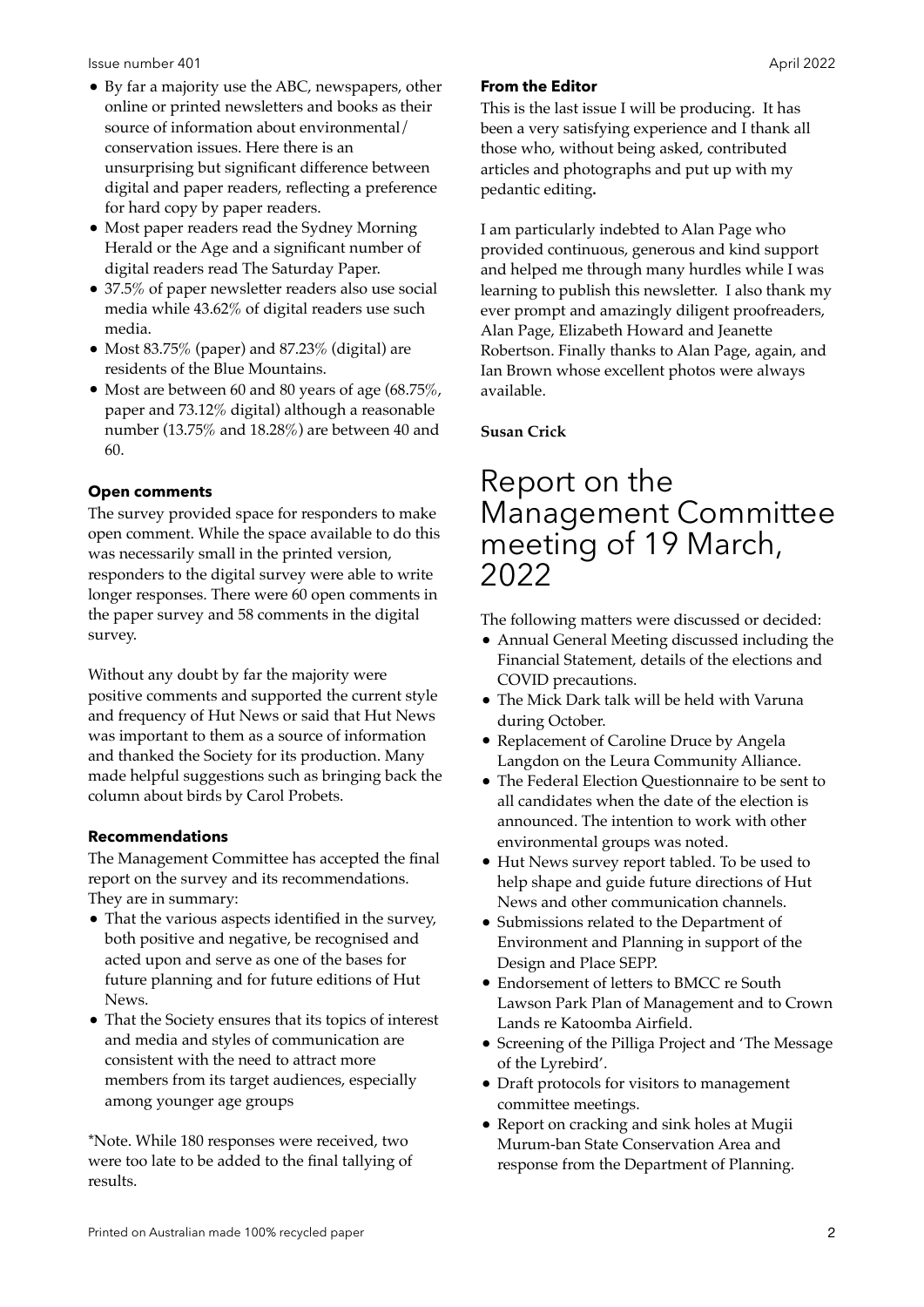#### **Welcome to new members**

The Society welcomes the following new members: Bronwyn Shumack Gregory Keightley Jennifer Brown Victoria Adams Damon Angelopulo Sarah Redshaw Ron Fuller Alethea Morison Sophie Shornikov Sue Lightfoot Berin Mackenzie Meredith Hagger Aaron Kim

There are now 912 members.





# Sunset Gathering

## Success

Mist as far as the eye could see, a fire burning inside and the gentle strains of harp music made for a cosy and very congenial Sunset Gathering on Friday 25 February. Approximately 60 people attended and enjoyed one of the best events the Society has had since COVID interfered.

Tara Cameron, President spoke about the year's achievements as did Angela Langdon (Landuse), Madi Maclean (Senior Vice President) about Gardens of Stone, Adam Curry ((National Parks) and Clare Power (Climate Change). Susan Crick (Second Vice President) spoke about the recent survey about Hut News. Bob Debus (former State MP for Blue Mountains and Minister for Environment) conducted the draw for prizes for those who submitted their responses to the survey. The winners were Rowe Morrow, Julie Favell and Helen Shields.



*Upper left: Susan Templeman, Federal Member for Macquarie chats with Dr Michael Kindler Lower left: Bob Debus and Ron Fuller Above: A few of the many who attended Photos by Susan Crick*

### **[Gardens of Stone](https://www.bluemountains.org.au/sales-map.shtml)  Visitors Map**

The Visitors Map is full of suggested walks and trips. It is in full colour, 60 by 85 cm in size, and covers the entire Gardens of Stone region at a 1:100,000 scale, making it ideal for planning your next trip to the area. You can buy a map on t[he society's website at https://](https://www.bluemountains.org.au/sales-map.shtml) [www.bluemountains.org.au/](https://www.bluemountains.org.au/sales-map.shtml) [sales-map.shtml](https://www.bluemountains.org.au/sales-map.shtml)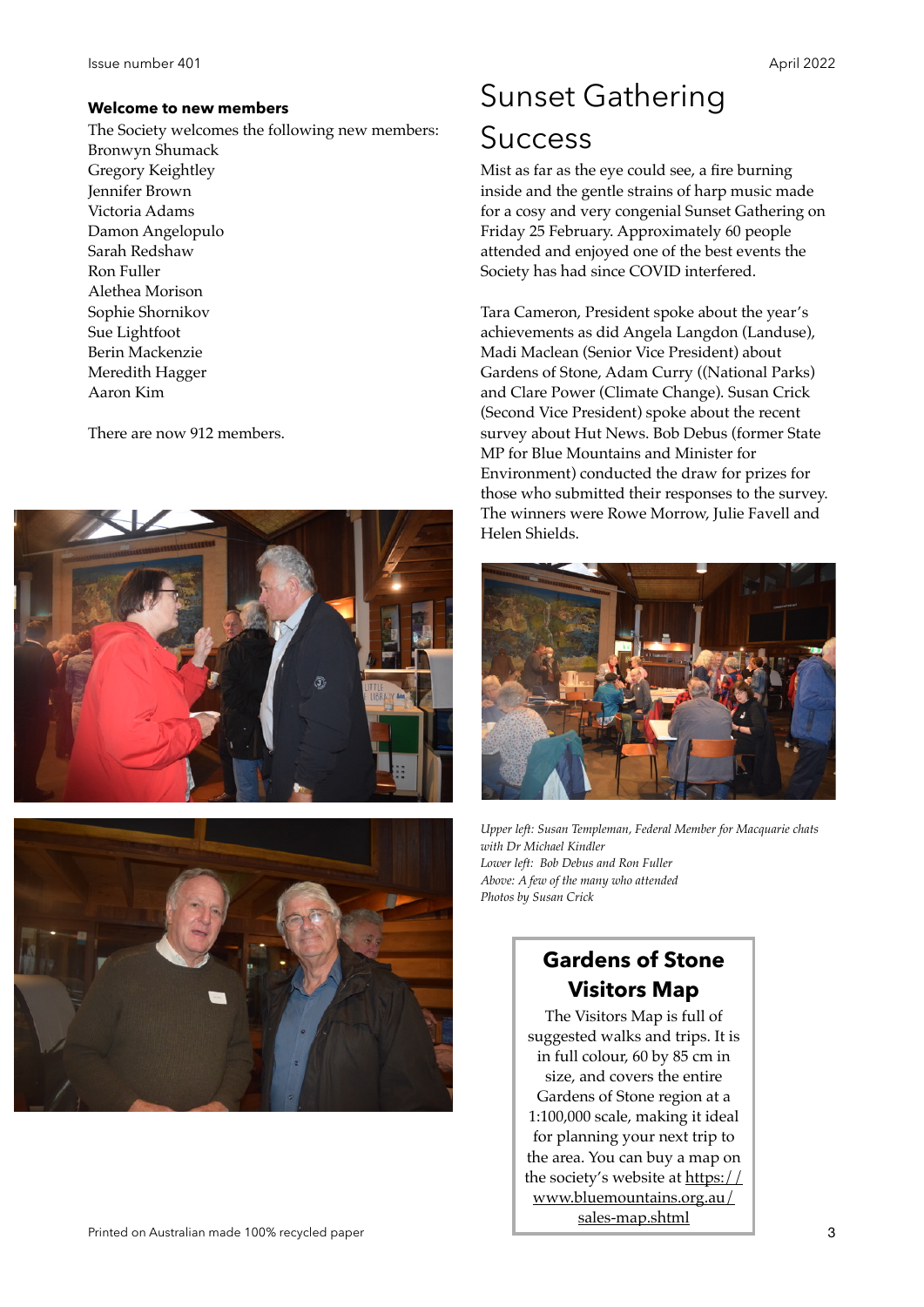## National park at risk without EIS Bridget Jackson

It appears that Transport for New South Wales (TfNSW) is planning to review and assess the environmental impact of the Great Western Highway works through the Upper Mountains, as separate projects - not as a whole.

There are currently several sections of highway designated for upgrade or duplication from Katoomba to Medlow Bath, Blackheath to Mount Victoria and Little Hartley; with widening and straightening proposed from Medlow Bath to Katoomba and either one long or two shorter tunnels between Blackheath, Mount Victoria and Little Hartley.

This work will affect the surrounding environment, whether at a surface level or the aquifers deep below and the Society is calling on Hon. Sam Farraway, NSW Minister for Roads and Transport to commit to a comprehensive Environmental Impact Assessment (EIS) for the whole section, to address the cumulative impact of the project.

To date a Review of Environmental Factors (REF) has been used to assess the Little Hartley section and TfNSW are planning to adopt this process for the Katoomba to Blackheath section, including Medlow Bath. But REFs aren't comprehensive or binding enough for the significance of the development and wouldn't take into consideration the fragility of the surrounding environment, much of which is World Heritage listed.

An EIS on the other hand is much more comprehensive, provides details of the environmental impacts of the development and how they will be managed. It would also address key features of the surrounding environment that may be affected, including the Blue Mountains National Park and other conservation and culturally significant areas. The statement should also explore ecologically sustainable development options.

Until we have one EIS that addresses the full extent of the planned highway work, no one has a true understanding of the overall impact this will have from a community, environmental or cultural perspective.

### Campaign to oppose the raising of Warragamba Dam continues Bridget Jackson

As members will know, the Society has long advocated against the State Government proposal to raise the Dam wall as it would inundate 4,700 hectares of the World Heritage listed Blue Mountains National Park and 65 kilometres of wilderness streams, threatening numerous plants, animals as well as significant Aboriginal heritage.

Concerning comments were recently made by Sarah Richards, Liberal candidate for Macquarie, in support of raising Warragamba Dam wall. Quoted in the [Sydney Morning Herald](https://www.smh.com.au/national/nsw/liberal-candidate-for-flooded-marginal-seat-calls-for-warragamba-wall-raising-20220309-p5a35x.html) (10, March), following the recent flooding of the Hawkesbury area, Ms Richards said she'd seek the Prime Ministers' support.

The Society was able to make comments in the Blue Mountains Gazette highlighting that raising the wall is an incredibly destructive proposal that experts have shown would not actually solve the problem of flooding in Western Sydney. [Leaked](https://www.smh.com.au/environment/conservation/leaked-charts-undercut-case-to-lift-warragamba-dam-wall-opponents-20190803-p52djf.html)  [charts](https://www.smh.com.au/environment/conservation/leaked-charts-undercut-case-to-lift-warragamba-dam-wall-opponents-20190803-p52djf.html) prepared for Infrastructure NSW indicate that raising the wall would have only a moderate effect even in a 1 in 500-year flood event. The [report](https://d3n8a8pro7vhmx.cloudfront.net/wildrivers/pages/87/attachments/original/1544355960/Professor_Jamie_Pittock_-_A_report_on_the_alternative_flood_management_measures.pdf?1544355960) by Professor Jamie Pittock from the Australian National University outlined that half of all floodwaters in the Hawkesbury-Nepean originate from catchment areas that are not upstream of Warragamba Dam – meaning that even if a raised wall were to hold back some floodwaters, significant flooding could still occur in the valley from other catchments. In fact, floodwaters from the Grose River alone can cause moderate to major flooding of Richmond in the lower Hawkesbury.

[The fact that the Australian Insurance Council](https://www.smh.com.au/environment/conservation/peak-insurance-body-drops-support-for-warragamba-dam-wall-raising-20210216-p572yu.html)  [withdrew its support](https://www.smh.com.au/environment/conservation/peak-insurance-body-drops-support-for-warragamba-dam-wall-raising-20210216-p572yu.html) for raising the dam wall back in February, is further evidence that there is no quick fix here. When the insurance industry talks about poor planning and raises the idea of buybacks, you know that other issues need to be addressed.

The truth is that with climate change, these flood events will become more common like fires and we need to work together to find genuine solutions.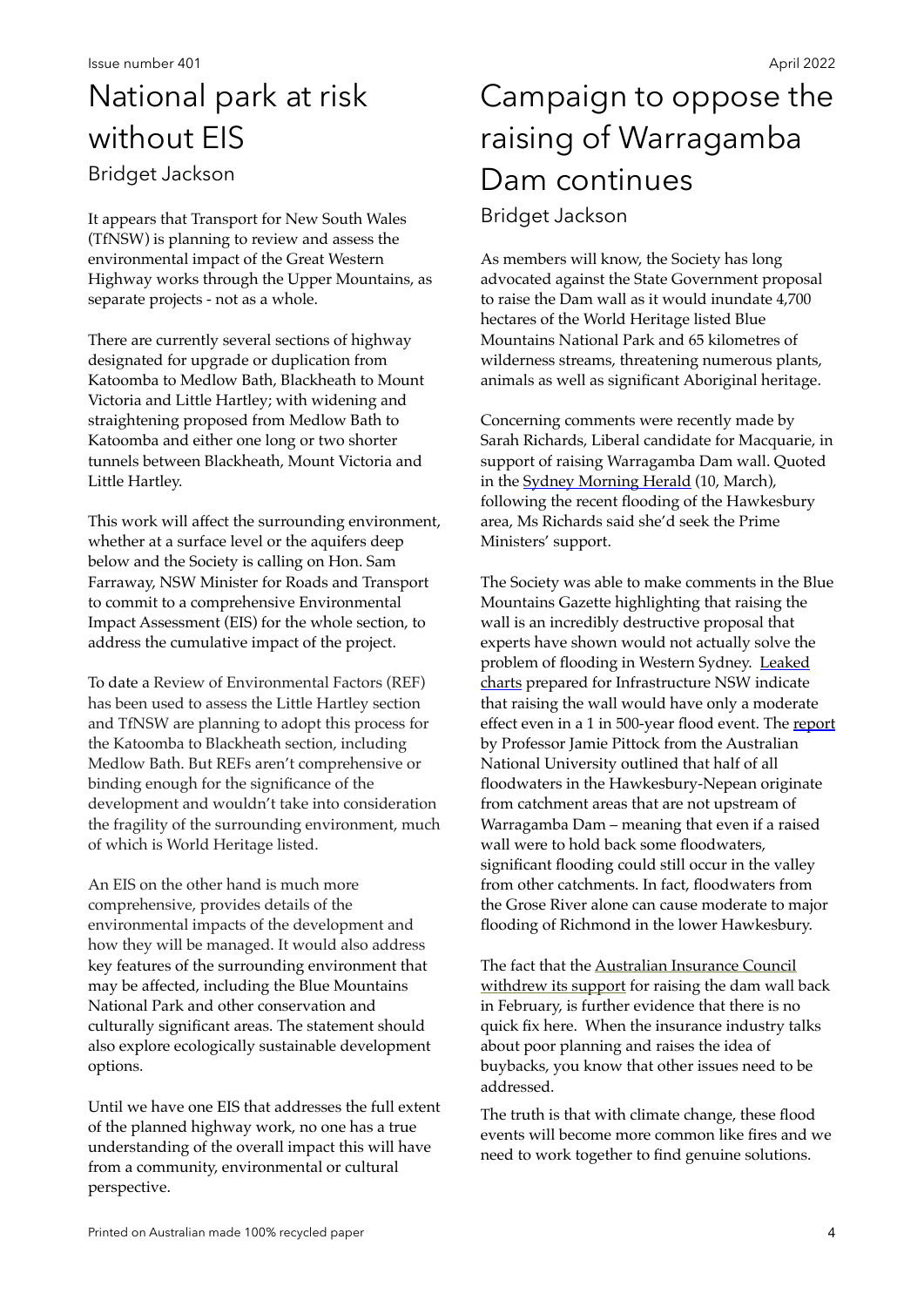## The impacts of dogs on bushland

#### Jim Smith

Meredith Brownhill's article about environmental problems at Minnehaha Falls (*Hut News*, number 399, February 2022) raises issues relevant to many Blue Mountains City Council bushland reserves. Regarding dog walking, our council does not distinguish between urban parks and bushland reserves, and dogs may be walked on leads, with the proviso that their droppings are picked up. I think anyone who regularly walks on council managed bush tracks adjacent to our townships will have come across both loose dogs and waste which has not been picked up.

Owners who walk their dogs around urban parks, sports fields and 'off leash' areas are usually not far from their homes or garbage tins and don't have to carry their bagged deposit too far. In these places there will always be a majority of responsible dog owners who provide some social pressure to do the right thing. There is also the very small possibility that a council ranger may see a non-compliant dog walker in these open areas. In contrast, people walking dogs along historic walking tracks such as those at Minnehaha Falls, North and South Lawson Parks and Terrace Falls at Hazelbrook may spend several hours in the reserve, often hidden by vegetation from other walkers. In this situation, when faced with the option of carrying a smelly bag for an hour or more, or leaving their dog's droppings in the bush, we know that a significant proportion of humans, knowing that there is virtually no chance of them being observed by a ranger, choose the latter option.

A number of scientific studies in the last decade or so have quantified the environmental changes caused by domestic dogs in the bush. A controlled study by academics from the University of New South Wales was carried out in 90 sites within the Hornsby-Berowra-Cowan area. The authors concluded that "dog walking in woodland leads to a 35% reduction in bird diversity and 41% reduction in abundance, both in areas where dog walking is common and where dogs are prohibited. <span id="page-4-3"></span>These results argue against access by dog walkers to sensitive conservation areas."[1](#page-4-0)

A biologist in Tasmania carried out research for his master's thesis on the environmental impacts of domestic dogs in Tasmanian bushland. He also observed a similar reduction of bird diversity and abundance, explaining that disturbance by dogs "can contribute to energetic loss through premature flight or reduced feed intake and reproductive disruption due to nest disturbance. Dogs have been implicated in disease transmission to native wildlife; with faecal contamination of waterways having potential negative effects for marine mammal health."[2](#page-4-1)

<span id="page-4-5"></span><span id="page-4-4"></span>Another study in Belgium concluded: 'Taking your dog for a walk in a nature reserve could harm biodiversity because its faeces and urine bring in excess nitrogen and phosphorus to the ecosystem.['3](#page-4-2) The authors estimated that picking up dogs' solid waste removed most of the phosphorus but still left 57% of the nitrogen input in the soil. Even the most conscientious dog walkers do not collect their animals' urine. Apart from the immediate effects it has on the soil and vegetation where it is deposited, the excess nitrogen eventually ends up in waterways.

The small bushland reserves adjacent to our townships were typically gazetted over 100 years ago to protect the vegetation around scenic features such as waterfalls. These were developed long ago with the constructed walking tracks and lookouts that we still enjoy today. They are nearly all in the upper catchments of creeks which flow into the surrounding national park. Responsible bushland management should aim to preserve the health of the whole catchment, not just those sections within a national park boundary.

The remainder of this article can be seen on our website at [https://www.bluemountains.org.au/documents/hutnews/hut](https://www.bluemountains.org.au/documents/hutnews/hut-news-2204-dogs.pdf)[news-2204-dogs.pdf](https://www.bluemountains.org.au/documents/hutnews/hut-news-2204-dogs.pdf)

<span id="page-4-0"></span>Peter Banks and Jessica Bryant, 'Four-legged friend or foe? Dog walking displaces native birds from natural areas', *Biology Letters,* 2007. [1](#page-4-3)

<span id="page-4-1"></span><sup>&</sup>lt;sup>[2](#page-4-4)</sup> Bob Holderness-Roddam, 'The effect of domestic dogs *(Canis familiaris*) as a disturbance agent on the natural environment', thesis for degree of Master of Environmental Management, School of Geography and Environmental Studies, University of Tasmania, Hobart, October 2011.

<span id="page-4-2"></span>Chen Ly, 'Dog waste may harm suburban nature reserves', *New Scientist*, 12 February 2022, p.9. This study is also available on a New Scientist [3](#page-4-5) podcast.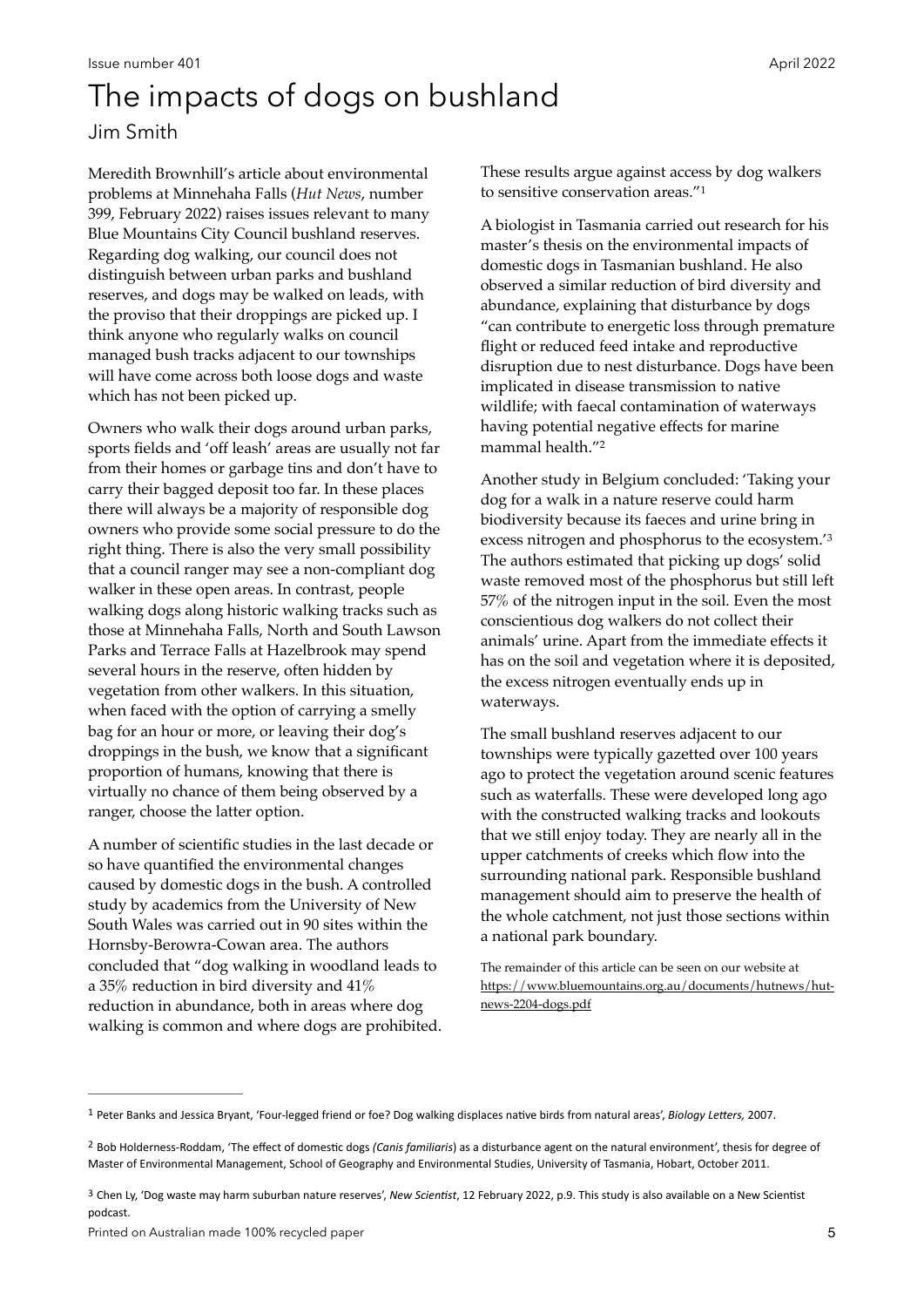### Climate Change, Population and Infrastructure A challenge for government budgets and conservationists Don Morison

Around New South Wales, billions of dollars in resources and labour will be called on to restore roads, railways, communications, drainage and other systems to their standards prior to the rains of March 2022. Without a slowdown in major projects to expand infrastructure where population is increasing, we are going to have more of a "fluoro vest, hard hat" economy than ever.

Numerous worthy objectives of government spending will be sacrificed or postponed, even while public debt increases. Measures to protect the environment will come under at least as much pressure as the rest.

But why is this not leading to more questioning of government policies to concentrate population where the infrastructure to cater to that population will prove most expensive and most environmentally disruptive? Now we are seeing the true intensity of climate change driven events, it does not make sense to push ahead harder than ever with Badgerys Creek airport, with highway and motorway tunnels, with new and higher dams and with long distance waste shipping proposals. Yet that is exactly what we are seeing governments do.



We know that some politicians believe technology is a huge part of the answer to climate driven problems. Because of the pandemic many people do their jobs successfully from home. Yet decisionmakers continue to encourage population growth in the Greater Sydney Basin, one of the most expensive areas in Australia to install and repair virtually every kind of publicly provided infrastructure.

It is the pressures on the Blue Mountains to be the playground of the unnecessarily growing Greater Sydney that are causing environmental threats from infrastructure expansion at the same time that climate driven events are causing more and more regular failures in the capacity of our local infrastructure.

Who really benefits when delicate geological and hydrological systems are disrupted to create wide road tunnels for fossil fuel burning trucks, or airport runways wider and longer than needed for aircraft most airlines currently find viable, or taller dam walls? The media has recently identified some of the people who appear to have been engaging in property speculation, hoping these projects will arrive on schedule.

Surely the confluence of accelerating climate change and emerging technologies will allow us to defuse this planet wrecking clash between 20<sup>th</sup> century style infrastructure and the health of this century's environment?

*Left: Narrow Neck plateau, a natural environment that is a magnet for locals and visitors had its only road access severely damaged in the March rains. Repairs will be in a long queue as so many other areas also suffered damage. Image by Christine Davies*

#### **Are you concerned about environmental damage or a development activity in your neighbourhood but don't know who to contact?**

The Society's Planning & Development Resource Kit may help you.

[https://www.bluemountains.org.au/](https://www.bluemountains.org.au/pdrk-welcome.shtml) [pdrk-welcome.shtml](https://www.bluemountains.org.au/pdrk-welcome.shtml)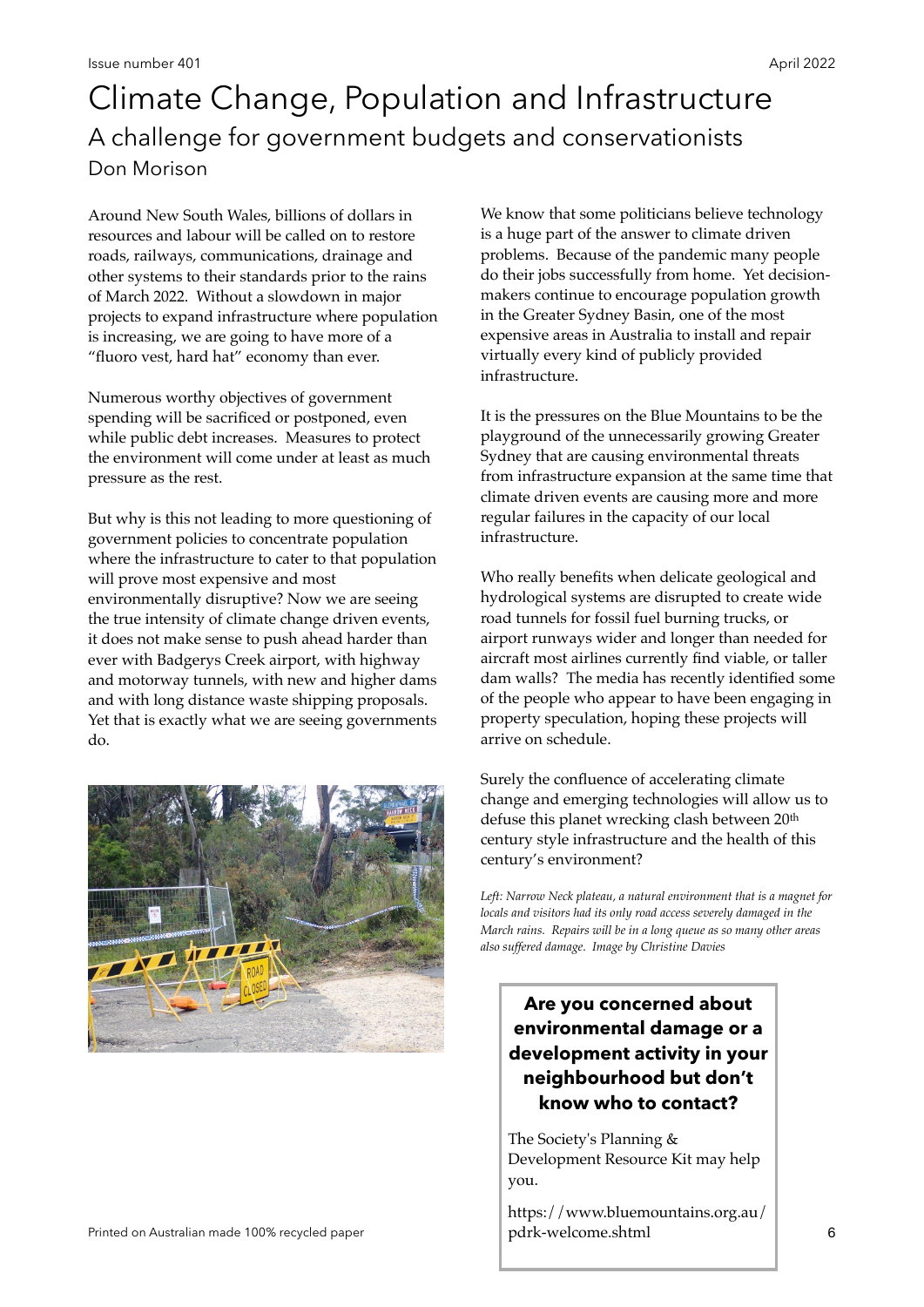## Walks program April/May 2022

The three month walks program appears on our web page[:https://www.bluemountains.org.au/](https://www.bluemountains.org.au/bushwalking.shtml) [bushwalking.shtml.](https://www.bluemountains.org.au/bushwalking.shtml)

#### **Monday walks**

Short day walks of 3-5 hours, Suitable for walkers of average fitness. Bring morning tea, lunch and adequate water. The Group Coordinator is Keith Dorrian 0411 162345 [keithdor53@hotmail.com](mailto:keithdor53@hotmail.com)

#### **4 April**

Bald Head from Hat Hill approx 6Km. Blackheath Grade 3. Leader Barbara Crighton 0428 962 460. Meet at Blackheath Neighbourhood Centre 8.40am. Car pool.

#### **11 April**

Glenbrook - Red Hands Cave Track - Link Track- Exit Track - Euroka Clearing - Euroka Track- Grade 3. Leader: Wayne Read 0429 021 296. Meet at Glenbrook Station car park 9.10 am. Car pool. Bring National Parks Pass. **18 April** 

Easter Monday - No Walk

**25 April**  ANZAC Day- No Walk

#### **2 May**

Lockley's Pylon Leura, Approximately 8km, with 160m ascent/descent. This involves driving up Mt Hay Dirt Rd using your own transport or car pool- Grade 3. Leader: Mave Roberts 4784 2691. Meet at the commuter (Baptist Church) car park, Leura. 8.20am.

#### **Tuesday walks**

Medium day walks of 3-5 hours. Suitable for walkers of average fitness. Bring morning tea, lunch and adequate water. Coordinator Susan Nicholls, phone 4754 1516. Email [suerosn@bigpond.net.au](mailto:suerosn@bigpond.net.au)

#### **April 5**

Bulls Camp, Caleys Repulse, Paradise Pool, Colin Ford 0421 502954. Meet at 9.00 am Woodford Station, south side car park. Easy to medium, grade 1-2/3. 5 km. 5km

#### **April 12**

Scenic World to Three Sisters, Katoomba. John Trotter 0490 660845. meet at Scenic World car park 9.00 am. Easy, grade 1/2. 4-5 km.

#### **April 19**

Batman Park to Perch Ponds, Mike Voris, 0401 656848. Meet at Batman Park at end of Farm Road, Springwood, 9.00 am. Easy/ medium, grade 2. 5km.

#### **April 26**

Meadowbank to Parramatta. Judith Dyer 0419 780640, meet at Strathfield Station ticket barrier, 9.38 am. Easy, grade 1. 10 km.

#### **May 3**

Overcliff - Denfenella- Undercliff - Rocket Point-Conservation Hut. Sharon Cox 0404 622515. Meet at Conservation Hut, Wentworth Falls, 9.00 am. Medium, grade 2/3. 4.5 km.

#### **Thursday walks**

Thursday walks take 2- 3 hours and are conducted at a leisurely pace. Bring morning tea and lunch. Coordinator Beverley Thompson. Phone 4757 2076. Email [denfenella12@bigpond.com](mailto:denfenella12@bigpond.com)

#### **14 April**

Fletcher Lookout**,** Undercliff Pass to Denfenella Track, back to picnic area, Wentworth Falls. Leader Beverley 4757 2076. Meet Stockyard car park, Wentworth Falls 9.30am. Car pool. Take lunch. Grade 2

#### **21 April**

Glenbrook Railway Lines and three lookouts. Leader Robyn 0409 127 012. Meet Glenbrook Theatre 9.30am. Take lunch. Grade 2

#### **28 April**

Popes Glen, Blackheath. Leader Tracy 0434 362 611. Meet Blackheath Neighbourhood Centre 9.45am. Car pool. Take lunch. Grade 2

#### **5 May**

Katoomba Circular Walk, Reid Plateau and Cascades. Leader Amanda 0479 131 315. Meet Katoomba Station car park 9.30am. Car pool. Take lunch. Grade 2 **12 May** 

Transit of Venus, Woodford. Leader Tracy 0434 362 611. Meet corner Woodford Ave and Great Western Highway 9.00am. Car pool. Take lunch. Grade 2

#### **Saturday walks**

Saturday walks are usually a full day, longer walk at a faster pace. Bring morning tea, lunch and adequate water. Coordinator Harold Thompson. Phone 0409 010737. Email [harold.thompson@bigpond.com](mailto:harold.thompson@bigpond.com)

#### **April 9**

Bell to December Creek. 8km Map. Mt Wilson & Wollangambe. Leader Harold 0409010737. Meet at Mount Victoria Station car park at 8.30 am. Grade 3.

#### **April 16**

Ben Bullen State Forest 9km Map Cullen Bullen Leader Harold 0409010737. Meet at Mount Victoria Station car park at 8.30 am. Grade 3

#### **April 23**

Kamarah Ridge & Canyon Mine, 9km. Map, Mt Wilson. Leader Harold 0409010737. Meet Mount Victoria Station car park at 8.30 am.. Grade 3.

#### **April 30**

Two Arrows Pt & Mt Banks. 10km, Map Mt Wilson, Leader Harold 0409010737. Meet Mount Victoria Station. 8.30am Grade 3

#### **May 7**

Lockley Pylon 10km Map Katoomba Leader Harold 0409010737. Meet at Mount Hay Road near Leura School 8.30 am. Grade 3